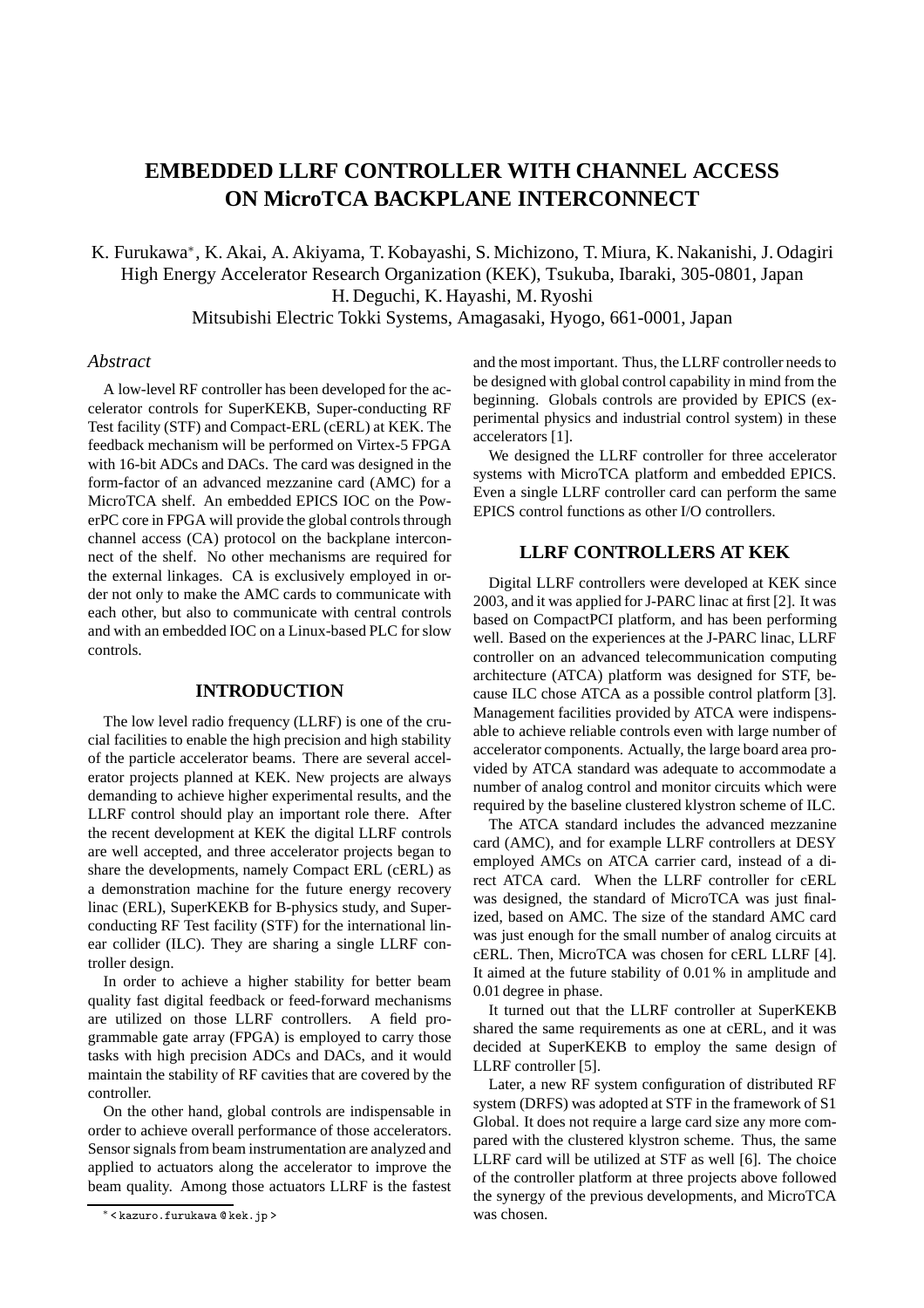## *Computing Platforms and MicroTCA*

The ATCA standard was defined in 2003 for a new computing standard for telecommunication and industry as a descendant of CompactPCI standard which was used since 1993. ATCA employed a large card area for highperformance computing, many serial interconnects on the backplane, 2.5 Gbps each, for larger bandwidths and IPMI surveillance and remote management facility for higher reliability. Even though it was designed for telecommunication and industry, the design approach of ATCA was considered adequate for ILC controls.

AMC mezzanine card was included in the ATCA standard, and AMC itself inherited many of good part of ATCA. Later in 2008, MicroTCA was standardized with direct slot-in AMC cards. As embedded controllers became smaller with the evolution of FPGA technologies, MicroTCA is considered one of the proper embedded platforms.

Both of the ATCA and MicroTCA backplanes allow fast serial communication such as Gigabit Ethernet (GbE) and PCIe. If we choose GbE as a communication media, a switch module in the box can transfer packets directly to the external networks. In MicroTCA the switch is called MCH (MicroTCA Carrier Hub), and it connects the serial backplane interconnect to an external network through a layer-2 switch.

## **GLOBAL CONTROLS WITH EPICS**

The accelerator control architecture in KEK evolved in several steps in the past. Some time ago several control systems were standardized with a combination of several fieldbuses, VME field computers, and Unix computers. In order to consolidate the efforts on the development and maintenance some of the fieldbuses were gradually removed and many controllers were directly attached on to IP networks [7].

At the same time EPICS (Experimental Physics and Industrial Control System) control software framework was employed at several control systems at KEK. Eventually, many controllers evolved to embed the same EPICS software as on VME field computers. The EPICS component on those field computers is called IOC (Input/Output Controller), and it communicates with others using a common protocol called Channel Access (CA). We call this embedded EPICS framework as "CA Everywhere", and it enabled the both rapid development and smooth maintenance.

Several different kinds of controllers have been developed in the framework of CA Everywhere, and they greatly reduced the control efforts and improved the reliability [8].

# **LLRF CONTROLLER WITH EPICS CA EVERYWHERE**

As described above MicroTCA can accommodate GbE and TCP/IP on the backplane interconnect directly. In addition, many field controllers recently employ the idea of CA



Figure 1: EPICS IOC software is embedded in controller cards and EPICS channel access protocol is used everywhere.

Everywhere to embed EPICS IOC software at KEK. Thus, it was rather natural to design the new LLRF controller with embedded EPICS IOC software, and make it connect with the global control network with EPICS channel access protocol directly through the backplane as in Fig. 1.

The PowerPC CPU in Virtex-5 FPGA on the LLRF controller runs Linux 2.6.21, and EPICS IOC 3.14.9 is embedded. The Linux kernel is booted from the on-board flash memory. On the other hand EPICS IOC software is loaded from a NFS file server, as the software can be improved frequently. Device support software to link between FPGA and IOC was developed using mmap() interface.

## *Hardware Features*

The controller module was fabricated in a single-width full-height AMC module with two analog boards and a digital board, as shown in Fig. 2. The analog boards comprise four channels of 16-bit 130 Msps ADCs, four channels of 16-bit 500 Msps DACs. The digital board accommodates a Xilinx Virtex-5 FXT FPGA with PowerPC-440 hardcore CPU, 640MB RAM, 64MB flash memory, digital I/Os, IPMB, and GbE. IPMB (intelligent platform management bus) is used to manage the AMC in order to improve the reliability.



Figure 2: LLRF controller and monitor cards.